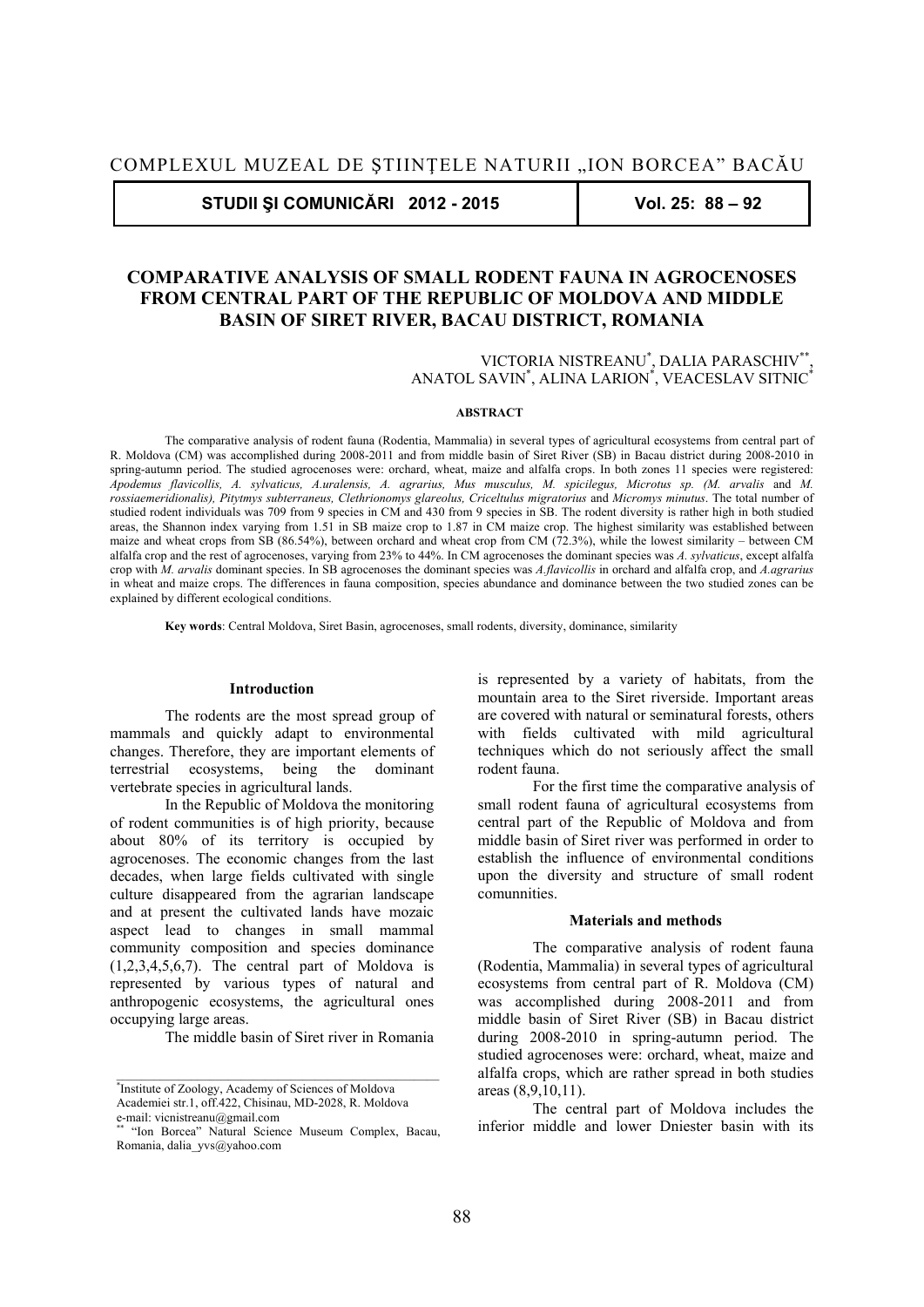main tributaries Raut and Byc, a part of Moldavian Plain (Middle Prut Valley) and Central Moldavian Plateau with relatively large areas covered with Codri forest.

The middle basin of Siret river includes the middle valley of Siret river, with its tributaries emptying in this portion, of which the most important are: Moldova, Bistrita and Trotus. The northern limit of the researched area is conventionally established at the 47° northern latitude an dat the 46° southern longitude.

The rodents were caught with snap traps and live traps. The individuals were determined, measured, weighed, sex, age, physiological and reproductive states were registered, the skulls were preserved for further morphological studies.

To characterize the biotopic distribution of the species the following indexes were considered: trappability  $C_c=100n/C$ , where n – number of individuals,  $C$  – number of traps; the frequency  $F=$ 100p/P, where *P* – number of samples, *p*- samples where the species is present, and the species abundance  $Ai = 100n/N$ , where n – number of individuals of the species i in the sample,  $N -$  total individual number.

To emphasize the position of certain species in habitat the ecological significance was calculated (W<sub>A</sub>) using the formula W<sub>a</sub> =  $F_a$ <sup> $\cdot$ </sup>A<sub>a</sub> $/100$ , where  $F_a$  is frequency of the species and  $A_a$ abundance index. The species with the significance lower than 1% in the studied biocenoses are considered recedent;  $1.1 - 5\%$  - subdominant; 5.1- $10\%$  – dominant and W  $> 10\%$  - eudominant for the given biocenosis.

The diversity of rodent communities were calculated using the Shannon index and the similarity of rodent fauna in studied agrocenoses was performed using Cluster analysis.

## **Results and discussions**

In both zones 11 species were registered: *Apodemus flavicollis, A. sylvaticus, A.uralensis, A. agrarius, Mus musculus, M. spicilegus, Microtus sp. (M. arvalis* and *M. rossiaemeridionalis), Pitytmys subterraneus, Clethrionomys glareolus, Criceltulus migratorius* and *Micromys minutus*. The total number of studied rodent individuals was 709 from 9 species in CM and 430 from 9 species in SB. In the studies performed in CM the species *P. subterraneus* and *M. minutus* are missing, while in SB studies the species *C. migratorius* and *D. nitedula* weren't caught.

In orchard there were recorded 8 species in CM and 8 in SB, in wheat crop the results were the same, in corn 8 species were registered in CM and only 6 in SB, while in alfalfa crop 7 species in CM and 8 species in SB. We have to mention the presence of the species *P. subterraneus* and *M. minutus* in agricultural ecosystems of SB, which are rather rare in the fauna of R. Moldova and practically absent in the republic agrocenoses. At the same time in CM wheat and corn crops was recorded *C. migratorius*, which was very frequent about 20-30 years ago, but in the last years its frequency decreased drastically. The grey hamster feed on green parts of young plants, were less abundant and less frequent – less than 12%, the species being caught at the begining of vegetation period, when the corn plants are young. The species *D. nitedula* was registered at the edge of wheat crop, near a row of walnut (*Juglans regia*).



**Fig. 1** – Structure of small rodent communities in agrocenoses from Central Moldova (CM) and middle Siret basin (SB)

In CM agrocenoses the dominant species was *A. sylvaticus* with the abundance between 27% and 33.5%, except alfalfa crop with *M. arvalis* dominant species (32.26%). In SB agrocenoses the dominant species was *A. flavicollis* in orchard (42.22%) and alfalfa (25%) crop, and *A.agrarius* in wheat (29.82%) and maize (36.16%) crops. The file vole was also rather abundant in CM orchard (23.39%) and corn (14.22) and had low abundance in wheat, similar data were mentioned in other studies (7). In SB wheat (28.07%), corn (31.92%) and alfalfa (20.46%) the vole had a high abundance, being the second dominant species. The mound building mouse is rather abundant in CM corn, in wheat and alfalfa being a subdominant species, while in orchard it was recedent. *A. uralensis* is sibling species with *A. sylvaticus* and is wide spread in CM agrocenoses, being dominant ( $W > 25$ ) on the agricultural fields (3, 4). In CM biotopes it was a dominant species in wheat (20.39%) and subdominant in orchard  $(10.55\%)$ .

Other species registered less than 10%, beinf subdominant or recedent for the given biotope. The species *P. subterraneus* and *M. minutus* weren't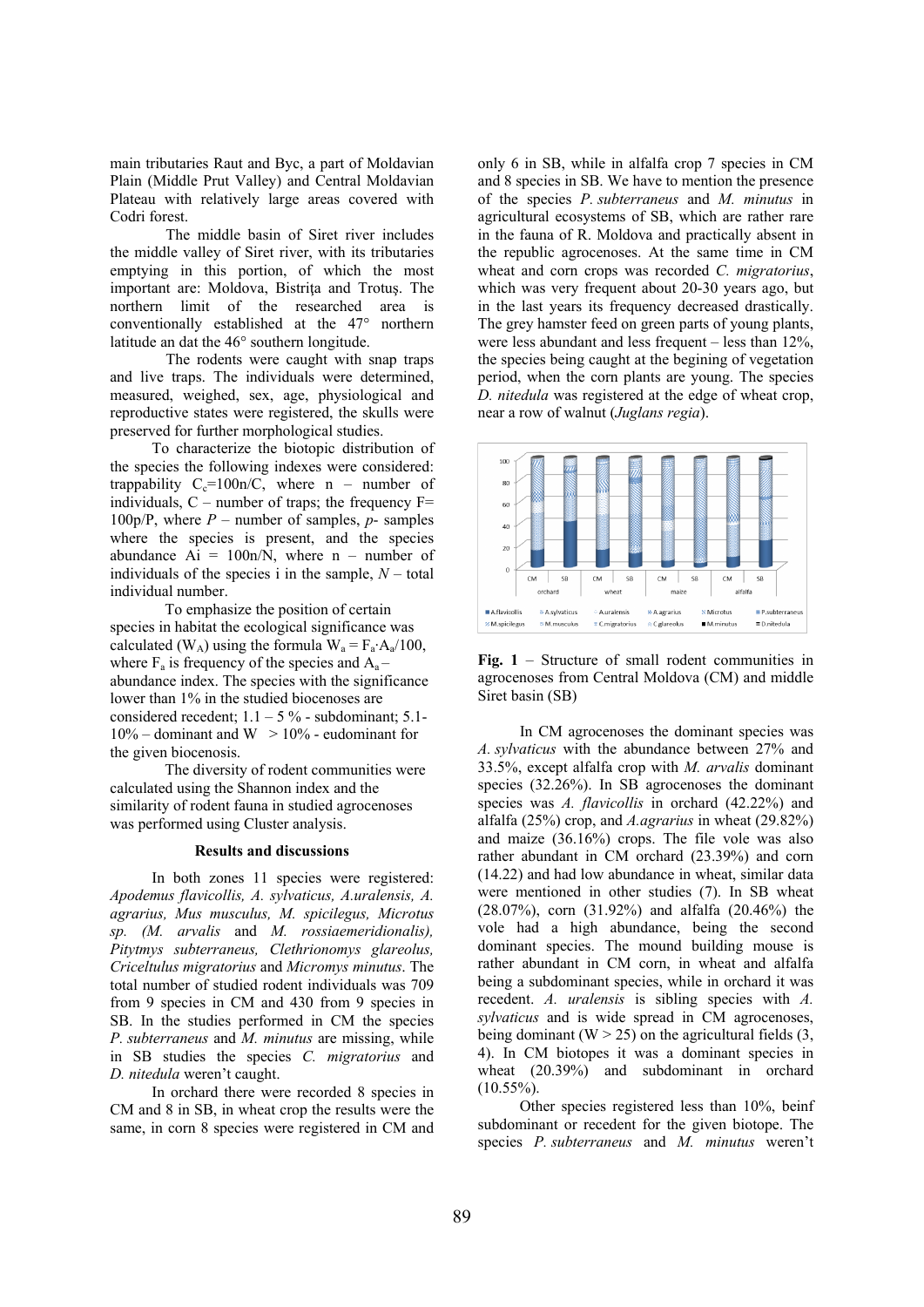recorded in CM agrocenoses, while *A.uralensis* and *C. migratorius* weren't registered in SB agrocernoses (fig. 2).

The rodent diversity is rather high in both studied areas, the Shannon index varying from 1.57 in SB maize crop to 1.87 in CM maize crop. Rather high diversity was recorded in wheat crops from

both areas (1.77 in CM and 1.79 in SB). The diversity in alfalfa crop is quiet different in studied zones, being of 1.77 in SB and only 1.68 in CM. The lowest diversity was recorded in orchard in both studied zones: 1.69 in CM and 1.57 in SB.



**Fig. 2** – Abundance and diversity of small rodent communities in agrocenoses from Central Moldova (CM) and middle Siret basin (SB)

The similarity of rodent fauna in studied agrocenoses was performed using Cluster analysis (fig. 3). Thus, the highest similarity was established between maize and wheat crops from SB (86.54%), between orchard and wheat crop from CM (72.3%), while the lowest similarity – between CM alfalfa crop and the rest of agrocenoses, varying from 23% to 44%.



**Fig. 3** – Similarity analysis of small rodent fauna in agrocenoses from CM and SB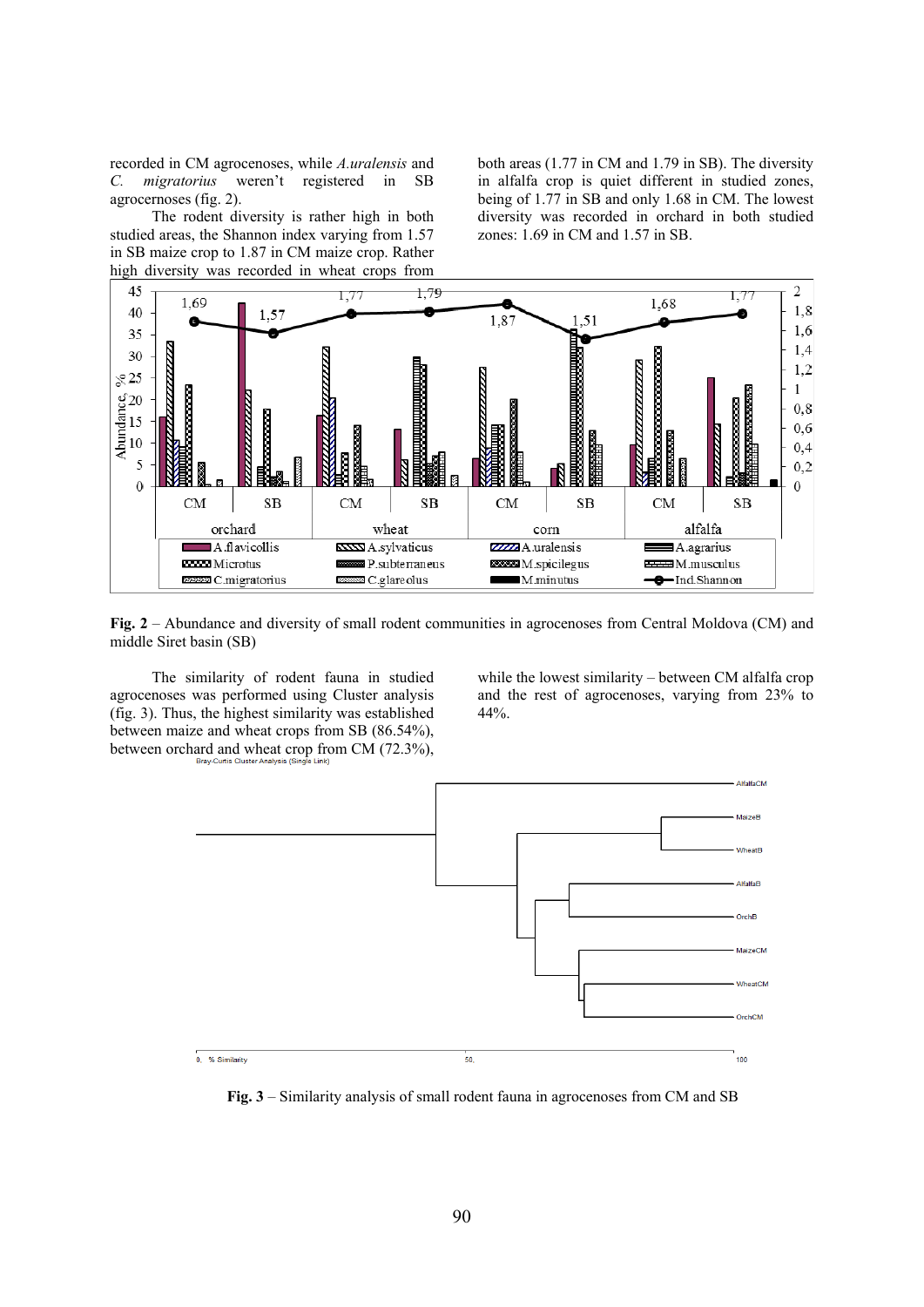The forest species *A. flavicollis* have adapted to the conditions of agrocenoses in R. Moldova, thus there exists the silvicolous type and the field type of yellow-necked mouse. The last one occurs in corn crops with the frequency of 36%, because in many cases these crops are situated near shelter belts, forest plantations or insulary woods. In SB this species is also rather frequent in agricultural lands, being dominant in orchards with the abundance of 43%, but also in alfalfa corps with the abundance of about 25%, due to the same presence of tree stands near the studied biotopes.

According to the ecological significance the species *A. sylvaticus* is eudominant in corn and alfalfa crop, *M. arvalis* is eudominant in alfalfa and dominant in rape, *M. spicilegus* is eudominant in rape. In corn *M. spicilegus* is dominant, the vole and grey hamster are recedent, the rest of species are subdominant. In alfalfa the house mouse is recedent, the rest of species are subdominant.

The differences in fauna composition, species abundance and dominance between the two studied zones can be explained by different ecological conditions. Therefore, the high abundance of wood species *A.flavicollis* in SB agrocenoses is due to abundant tree and shrub vegetation in adjacent biotopes, while the high abundance of *A.agrarius* in the studied biotopes is due to favorable humidity conditions, which are absent in CM wheat and alfalfa crops. În CM agrocenoses the dominance of *A. sylvaticus* was mentioned by many authors for the last years  $(1, 2, 3, 4, 5, 6)$ . This species with large limits of ecological valence became dominant and eudominant in the majority of studied ecosystems, having high adaptive potential and actively occupying new territories.

In general, the SB zone is characterized by higher humidity conditions, by the presence of various forest types in adjacent ecosystems, while CM zone is characterized by more arid conditions, rare wood patches, shelter belts or tree plantations near the studied biotopes.

#### **Rezumat**

A fost efectuată analiza comparativă a faunei de rozătoare mici (Rodentia, Mammalia) din câteva tipuri de ecosisteme agrare din zona centrală a Republicii Moldova (CM) in anii 2008-2011 şi bazinul mijlociu al Siretului (SB) din judeţul Bacău, România in anii 2008-2010 în perioada primăvarătoamnă. Agrocenozele studiate au fost reprezentate de livezi, culture de grău, porumb şi lucernă. În ambele zone au fost înregistrate 11 specii: *Apodemus flavicollis, A. sylvaticus, A.uralensis, A. agrarius, Mus musculus, M. spicilegus, Microtus sp. (M.*  *arvalis* şi *M. rossiaemeridionalis), Pitytmys subterraneus, Clethrionomys glareolus, Criceltulus migratorius* şi *Micromys minutus*. În total au fost studiaţi 709 indivizi din 9 specii în CM şi 430 indivizi din 9 specii în SB. Diversitatea comunităților de rozătoare este destul de mare, indicele Shannon fiind cuprins între 1.51 în culturile de porumb din SB şi 1.87 în aceiaşi cultură din CM. Cea mai mare similaritate a fost semnalată între culturile de porumb şi grâu din SB (86.54%), între livezi şi grîu din CM (72.3%), iar cea mai scăzută între cultura de lucernă din CM şi celelealte biotopuri studiate din ambele zone (între 23% şi 44%). În agrocenozele din CM specia dominantă a fost *A. sylvaticus*, cu excepţia lucernei unde a dominat *M. arvalis*. În agrocenozeşle din SB dominant a fost *A.flavicollis* în livadă şi în lucernă, iar în grâu şi porumb dominant a fost *A.agrarius*. Diferenţele în componenţa faunei de rozătoare, abundenta speciilor, dominanță între cele două zone studiate se explică prin conditiile ecologice diferite.

# **References**

1. NISTREANU, V., SAVIN, A., LARION, A., SÎTNIC, V., CHIHAI, O., 2011 – Ecological aspects of rodent communities in agrarian ecosystems of Moldova. *Bulletin of University of Agricultural Sciences and Veterinary Medicine* Cluj-Napoca. Volume 68, issue 1: 272- 276.

2. NISTREANU, V., BUSHMACHIU, G., BACAL, S., LARION, A., SAVIN, A., SÎTNIC, V., 2013 – *New data on Collembola, Coleoptera and Rodentia fauna in some agricultural crops from the republic of Moldova.* Materials of International Conference, dedicated to the memory of professor I. I. Lopatin. Grodno, 14-16 March, p. 321 – 323.

3. SAVIN, A.  $2004 -$  Distributia speciilor genului Apodemus (Rodentia, Muridae) în cenozele Republicii Moldova. *Buletinul AŞ R. M. Ştiinţe Biologice, Chimice şi Agricole*, N 4: 46-51 Chişinău.

4. SAVIN, A., NISTREANU, V., 2009 – Structural – functional transformations of rodent communities in ecosystems of Moldova against a background of anthropogenic and climatic changes. *Oltenia Journal for Studies in natural Sciences*, T. XXV: 275-280.

5. SAVIN, A., NISTREANU, V., 2012 – *Functional structure and adaptive aspects of Apodemus sylvaticus species population in ecosystems of the R. Moldova at different phases of number dynamics.* Materials of International Conference, Tiraspol, 9-10 November, р. 266 - 267.